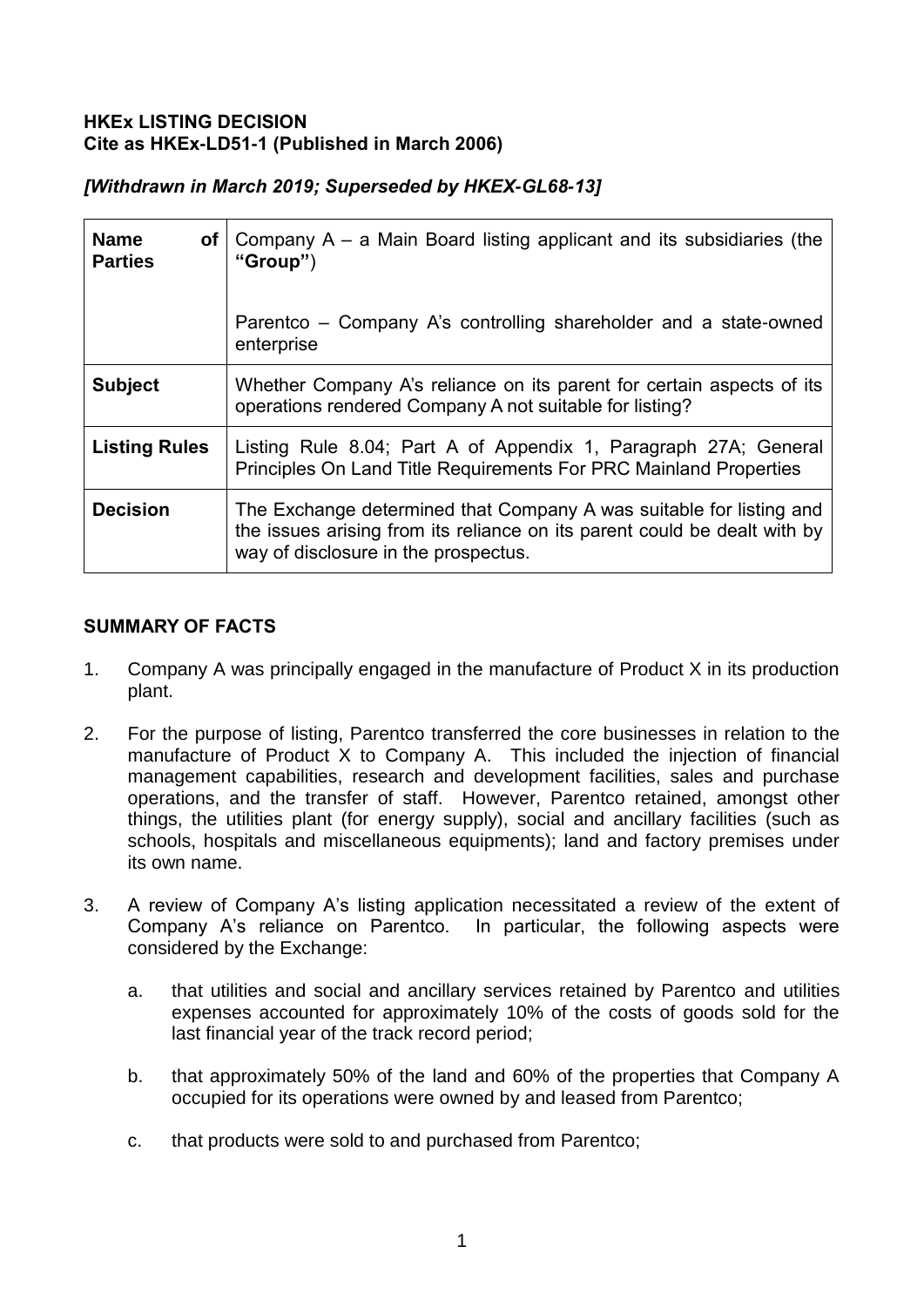- d. that common management existed between Company A and Parentco with five out of six executive directors of Company A having executive roles in Parentco; and
- e. that Company A was financially dependent on Parentco.
- 4. In response to the Exchange's review, the following submissions of the sponsor were noted:

#### *Regarding reliance on Parentco's utilities and social and ancillary services*

- a. that Parentco was a stable supplier of quality utilities at reasonable price. Although it was possible to seek independent suppliers, the executive directors of Company A considered that it would be commercially sensible to continuing using such services and facilities;
- b. that Company A had the exclusive right to terminate the supply and service agreements and Parentco agreed to indemnify Company A against its losses being suffered as a result of unexpected supply disruption caused by Parentco;

#### *Regarding reliance on land and properties held by Parentco*

- c. that leased agreements were entered into on fair and reasonable terms. The sponsor and the property valuer had confirmed that the rents were determined with reference to the prevailing market rates;
- d. that it would not be commercially viable for Company A to acquire the land and properties from Parentco as the substantial cost would have an adverse impact on the IPO share price, the profit and the return on equity;
- e. that Company A did not consider the leased properties were crucial to the operations of the Company A as the production lines could be relocated easily. The time required for the relocation would be two to three months, and the relocation costs would not be significant. In addition, Parentco would bear all the relocation expenses if Company A was required to move out of the relevant land and properties within five years after listing;
- f. that additional measures were put in place to protect the interests of Company A. For example:
	- Company A could terminate and renew the agreements unilaterally and had an option to buy the relevant land and properties;
	- the terms of any renewal of lease agreements would be decided by the independent non-executive directors of Company A. Any decision to acquire the leased land and properties from Parentco would be considered by the board of directors of Company A and the independent non-executive directors;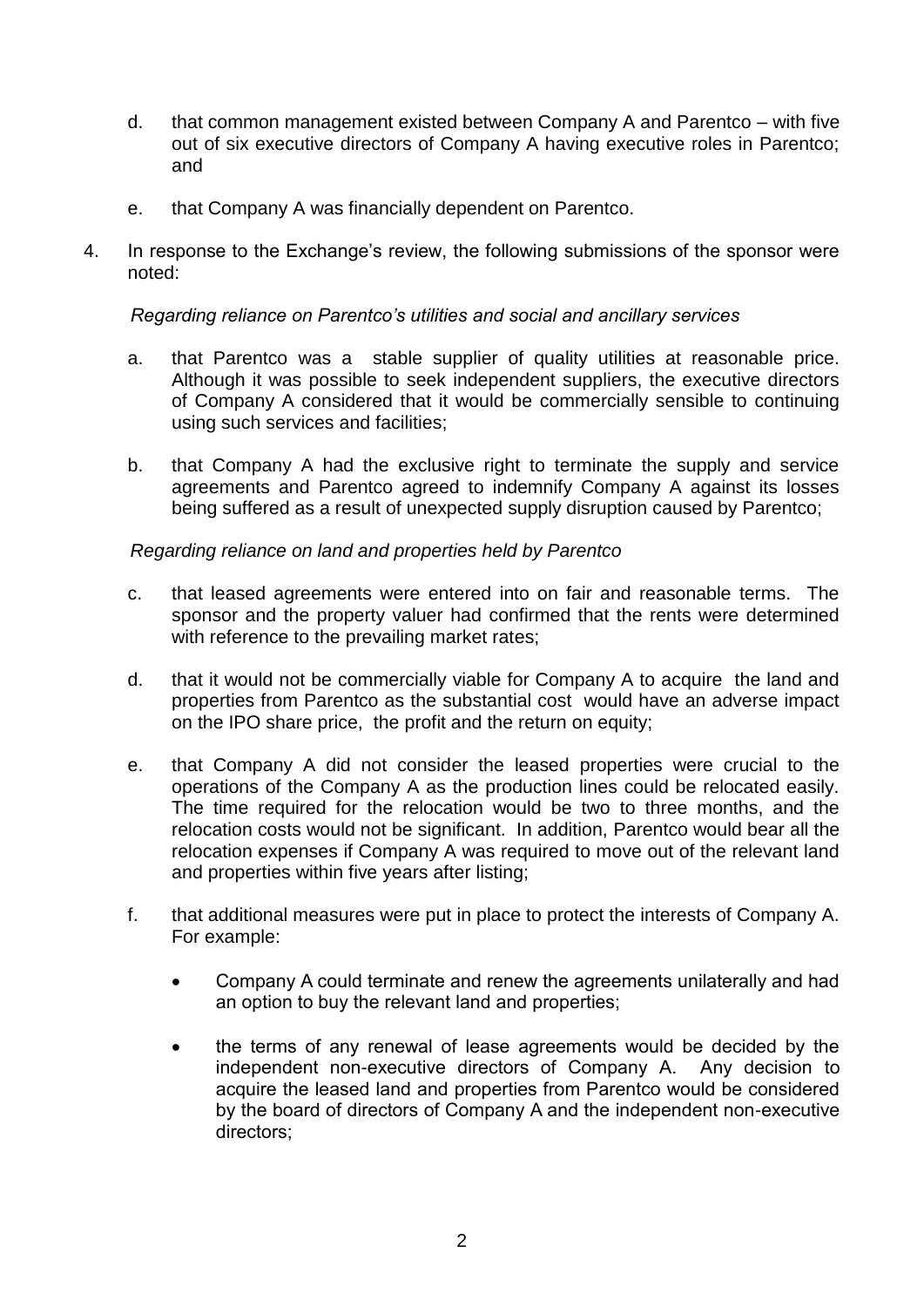Parentco undertook to use its best endeavour to honour its obligations under the lease agreements. The directors believed that Parentco being a state-owned enterprise, the possibility of Parentco not honouring its obligation would be extremely remote;

#### *Regarding the purchases and sales of products from and to Parentco*

- g. that the auxiliary materials to be purchased from Parentco were low-end products and third party suppliers could be found easily; and
- h. that the materials sold to Parentco were mainly fuel, coal and industrial chemical products required by both Company A and Parentco in their operations. Prior to the reorganisation, such purchases were made through the internal material department of Parentco, which became part of Company A after the reorganisation. The directors of Company A considered that it would be more cost effective for this department to buy in bulk, and to resell part of the materials to Parentco;

## *Regarding common management*

- i. although they shared common management they were not afflicted by any conflict of interest issues as they did not operate competing businesses;
- j. that the executive directors were prepared to devote most of their time and attention to the management of Company A as the remaining businesses of Parentco would not demand significant management time and effort; and

#### *Regarding financial dependence*

k. that before listing, all the relevant guarantees provided by Parentco would be released or replaced by Company A's own guarantees and all non-trade balances with related companies would also be fully settled.

# **THE ISSUE RAISED FOR CONSIDERATION**

5. Whether Company A's reliance on its parent for certain aspects of its operations rendered Company A not suitable for listing?

# **APPLICABLE LISTING RULES**

6. Rule 8.04 states that:

Both the issuer and its business must, in the opinion of the Exchange, be suitable for listing.

7. Part A of Appendix 1, Paragraph 27A of the Listing Rules requires: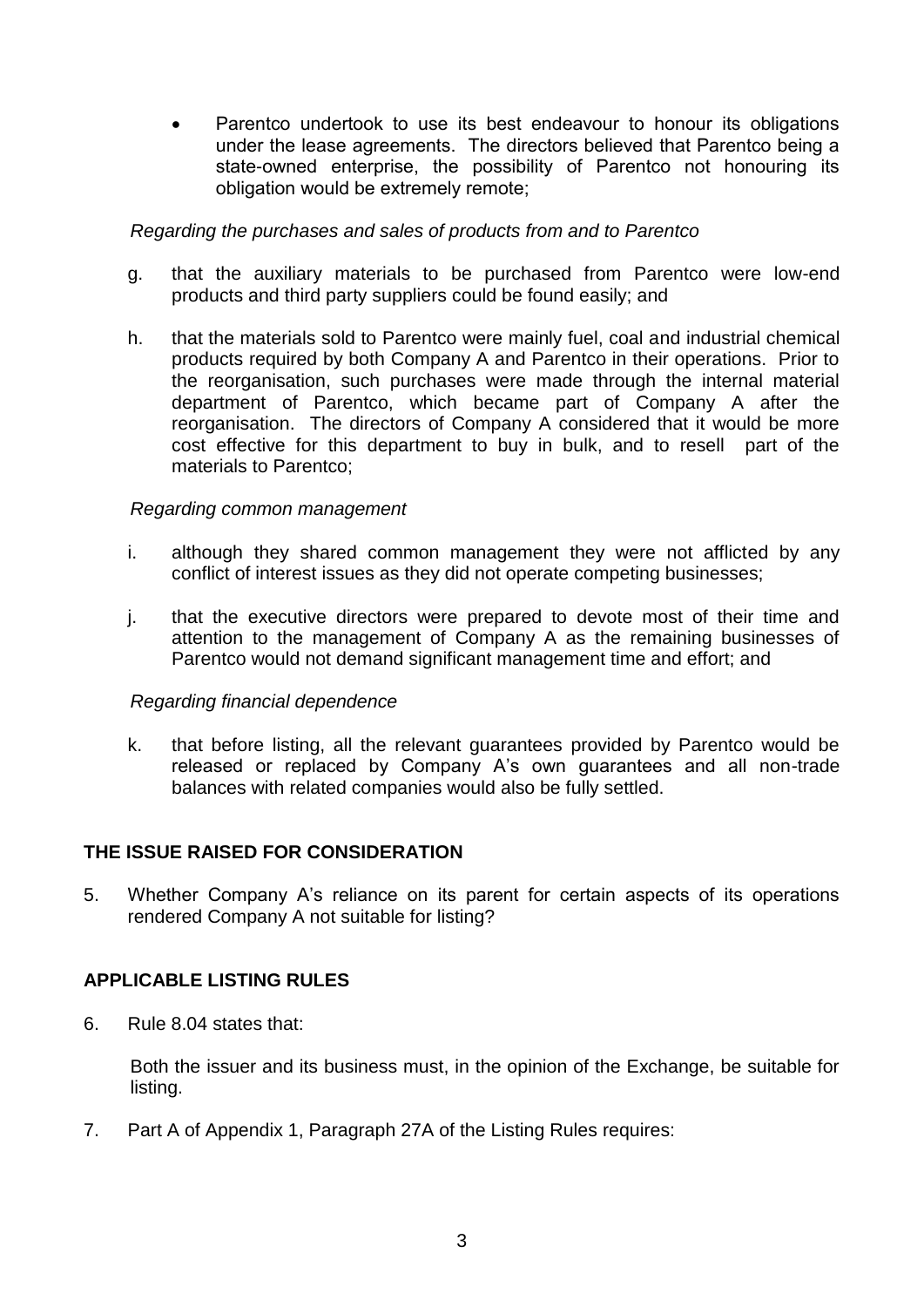a statement explaining how the issuer is satisfied that it is capable of carrying on its business independently of the controlling shareholder (including any close associate<sup>1</sup> thereof) after listing, and particulars of the matters that it relied on in making such statement' in the listing document .

- 8. When interpreting the requirements under Part A of Appendix 1, Paragraph 27A of the Listing Rules, the Exchange normally requires an applicant to take into account the following:
	- a. financial independence;
	- b. independent access to sources of supplies/ raw materials for production;
	- c. independence of production/ operation capabilities; and
	- d. independence of access to customers and independent management.
- 9. HKEx News Release entitled "Clarification on Requirements for Land Use Title of Properties situated in the Mainland of the People's Republic of China' published on 25 March 1998 states the requirements as to when land use right certificates and/ or building ownership certificates in relation to properties situated on the PRC mainland must be obtained for new listing applications:

Where the listing applicant is an infrastructure project company or property company, the requirement is strict. A listing applicant which is neither an infrastructure project company nor a property company would also be expected to have the relevant longterm land use right certificate and/ or building ownership certificate for a mainland property where the property is crucial to its operations.

# **THE ANALYSIS**

- 10. An applicant might be dependent on its controlling/ substantial shareholders and in each category the degree of dependence of an applicant on its controlling/ substantial shareholders might be higher or lower. Where the degree of dependence is excessive, this would translate into a concern on suitability for listing. When reviewing the reliance issue, the Exchange ordinarily would take into account the particular facts and circumstances of an applicant.
- 11. The Exchange noted that it is common amongst H-share companies previously part of large state-owned enterprises that they rely, to a certain extent, on the facilities provided by their controlling shareholder. In the present case, the Exchange considered the following factors:
	- a. there were sound commercial reasons for continuing the arrangements with Parentco, and these arrangements were common amongst other H-share listed companies;
	- b. the background to and details of the arrangements and the risks thereof had been highlighted in the prospectus;

<sup>-</sup>Rule amended in July 2014.